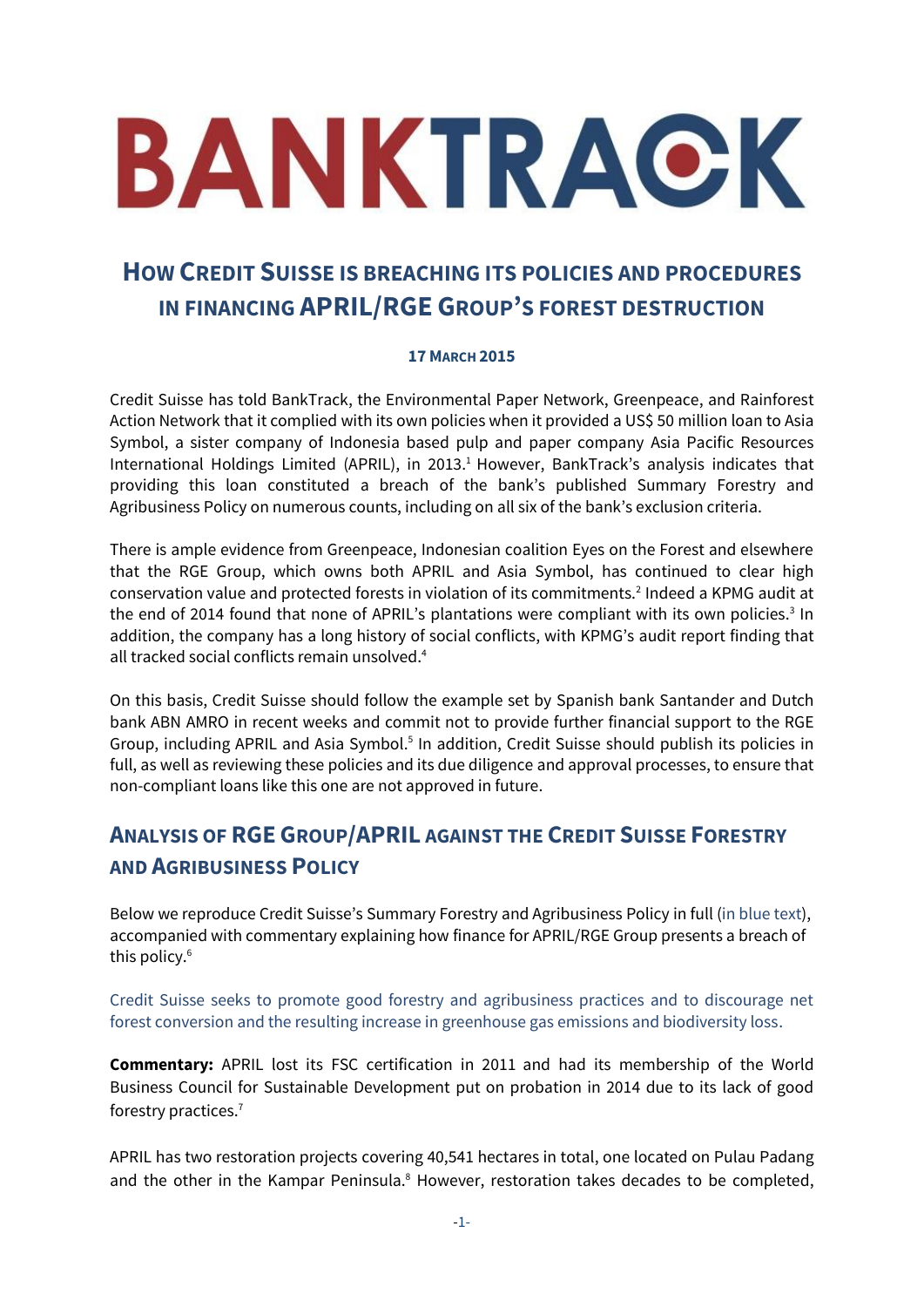meaning that for accounting purposes, only a fraction of this area can be considered each year. Meanwhile APRIL has, by its own admission, cleared 17,367 hectares of forest in 2011, 4,526 hectares in 2012 and announced plans to clear another 20,000 hectares before the end of 2014.<sup>9</sup> As the deforestation rate is clearly far higher than the restoration rate, it is clear that there is net forest conversion.

For the purposes of this policy, forestry and agribusiness companies are companies or projects that are involved in the extraction of resources from forests or the management of forests, or operate plantations (e.g., oil palm, rubber, eucalyptus, teak) or relevant farming activities (e.g., corn, soy, sugar cane, cattle ranching) that may result in the conversion of or otherwise adversely affect natural forests.

**Reputation of Client:** Credit Suisse will only finance or advise reputable forestry and agribusiness companies with a record of responsible management of environmental and social issues relating to their operations.

**Commentary:** APRIL has been subject to criticism by a wide range of civil society organisations in recent years.<sup>10</sup> Its claim to have a "record of responsible management of environmental and social issues" is cast in doubt by its failure to comply with both its 2005 High Conservation Value protection policy and its 2014 Sustainable Forest Management Policy, as shown by the KPMG audit report. Asia Symbol itself does not even operate a sustainability policy.<sup>11</sup>

Assessments of a forestry or agribusiness company's reputation and management practices should be based on its ability to demonstrate that it has adequately addressed the following issues:

Habitat depletion, fragmentation, and degradation

**Commentary:** In its 2012 Annual Report APRIL admits that it is yet to deforest almost 20,000 hectares in Pulau Padang.<sup>12</sup> APRIL's 2014 Sustainable Forest Management Policy allows it to continue using fibres from primary tropical forest until 2019. <sup>13</sup> Both will inevitably lead to large scale habitat depletion, fragmentation and degradation. Worsening the impacts, APRIL has not made HCV assessments that have been peer reviewed by the HCV Resource Network.

Water contamination and use

**Commentary:** The systematic draining of peatland causes the ground water level to drop which has negative impacts on the productivity of agricultural fields of nearby communities.<sup>14</sup>

- Hazardous materials management
- Air emissions

**Commentary:** APRIL has extensive operations on peatlands which, when deforested and drained, become a major source of greenhouse gas emissions.<sup>15</sup> As a recent Nature article again showed, forest and peatland fires in Indonesia are a cause of major international concern because of the large GHG emissions associated with these fires.<sup>16</sup> APRIL has failed to address this issue (see "Uncontrolled and/or illegal use of fire" below).

Worker and community health and safety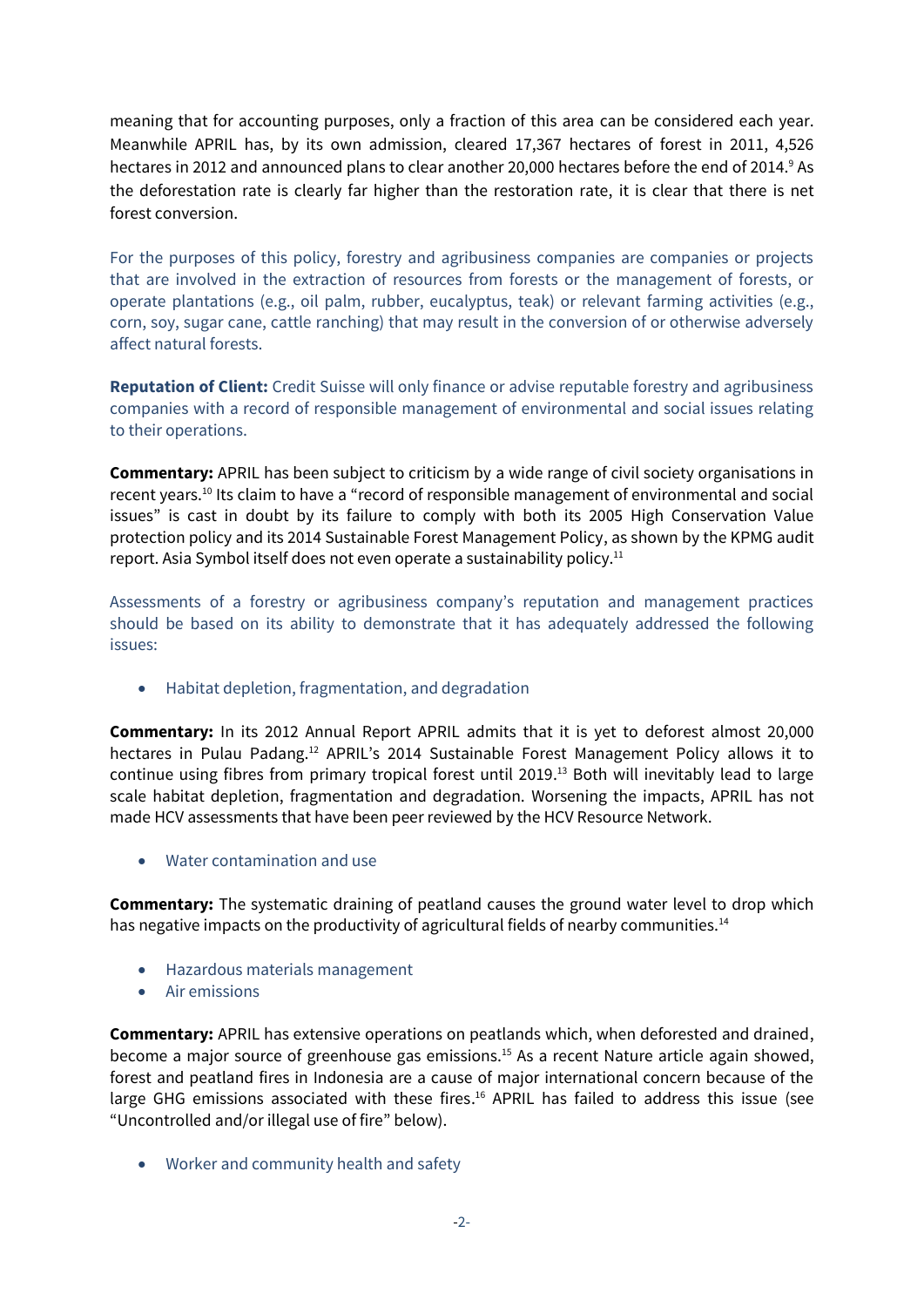**Commentary:** APRIL has been involved in several conflicts with communities, during which the safety of the communities has been threatened by personnel related to APRIL or its suppliers. One example is the conflict in Gunung Sahilan, where APRIL security guards were witnessed ambushing villagers with machetes.<sup>17</sup> The KPMG report found that none of the disputes registered in APRIL's tracking system had been solved.<sup>18</sup>

Public involvement, consultation, and disclosure

**Commentary:** APRIL also has long standing unresolved social conflicts, like the ones in Pulau Padang, which are caused in part by inadequate consultation and involvement processes.<sup>19</sup> This is again confirmed by the KPMG report, which identified several examples of consultation processes that were not completed in accordance with requirements.<sup>20</sup>

APRIL has still not implemented a grievance mechanism nor a dashboard through which it could disclose relevant information for impacted communities and civil society stakeholders. $^{21}$ 

Credit Suisse strongly encourages forestry or agribusiness companies to adhere to the principles and criteria of an appropriate international sustainable certification scheme.

**Commentary:** In September 2011 APRIL lost its FSC certification, which remains the most stringent international standard for forestry operations.<sup>22</sup> Asia Symbol has a Chain of Custody certification from PEFC (Programme for the Endorsement of Forest Certification), yet it sources uncertified wood chips, pulp and paper from APRIL, which does not have a PEFC certification. PEFC certification is not supported by NGOs such as Greenpeace, EPN and RAN due to serious shortcomings.<sup>23</sup>

APRIL does have certification in place from SVLK (Sistem Verifikasi Legalitas Kayu) and OLB (Origine et Légalité des Bois, or Timber Origin and Legality), however the former is not an international scheme, and both certify legality rather than sustainability.

**Sensitive Activities:** Any transaction involving the following sensitive activities must be referred to Sustainability Affairs and may subsequently require escalation to the Reputational Risk Review Process:

 Activities in High Conservation Value Forests: As a general rule, Credit Suisse will not finance or advise forestry or agribusiness companies with operations in High Conservation Value (HCV) Forests, or any primary tropical moist forests, or on land that was cleared of such forests after 2005, unless such operations are certified by a Forest Stewardship Council (FSC)-accredited certification body (in the case of forestry) or the Roundtable on Sustainable Palm Oil (in the case of palm oil) or have made substantial and demonstrable progress towards such certification.

**Commentary:** This "general rule" has clearly not been applied in this specific case, as APRIL does have operations located in HCV Forests, in primary tropical moist forests and on land that was cleared of such forests after 2005.<sup>24</sup> As stated above, APRIL is also not FSC certified.

 Peatland Operations: For transactions involving forestry or agribusiness activities impacting peatlands, particular scrutiny will be applied to assess the legality of these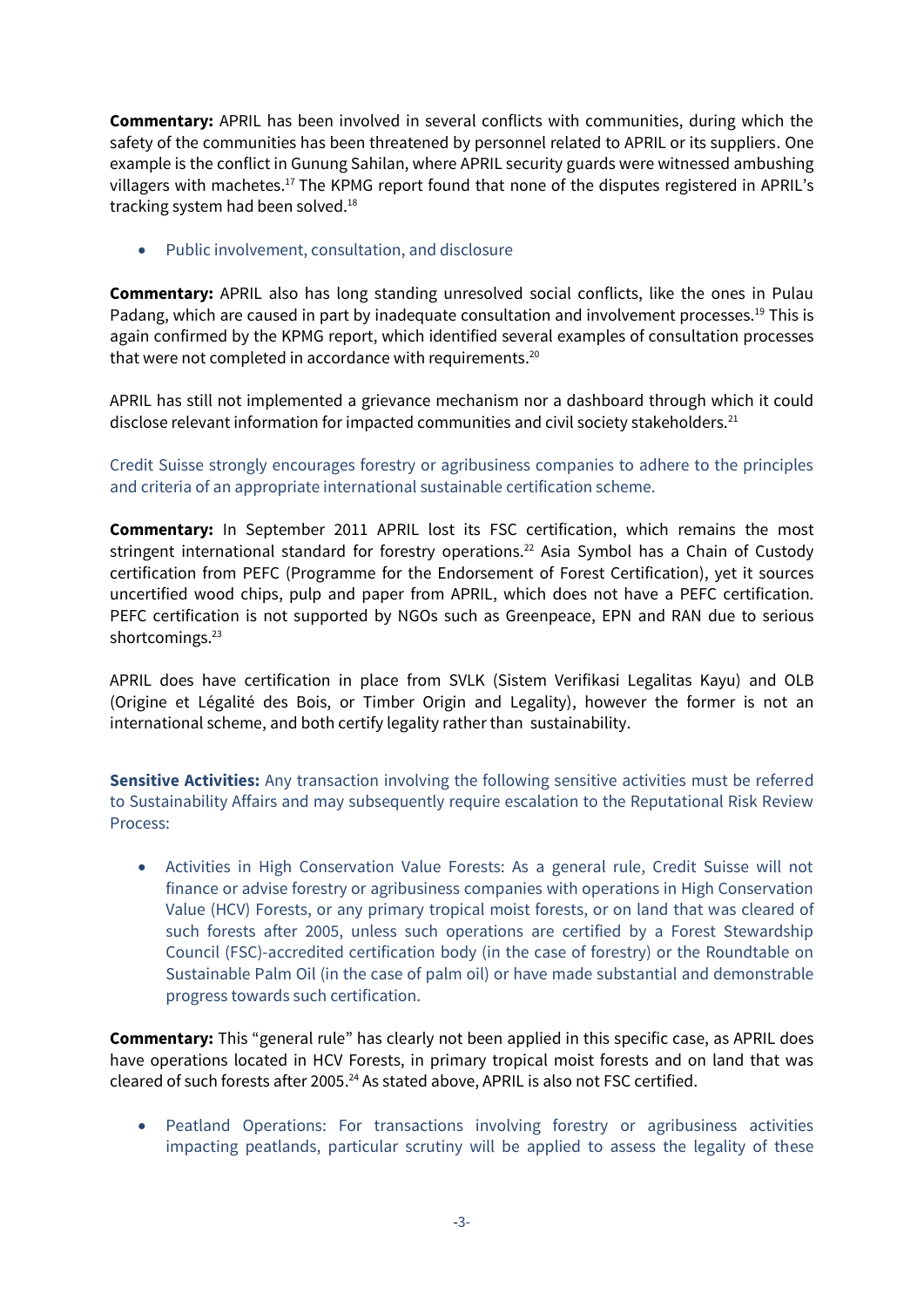operations and to ensure that best practices are applied for managing plantations on peat soils and for minimizing the release of carbon dioxide captured in peat.

**Commentary:** APRIL is involved in large scale illegal deep peatland clearances in Sumatra and Kalimantan.<sup>25</sup> Apart from being illegal in itself, part of this clearing happens in concession areas that were obtained through corrupt practices.<sup>26</sup>

Fires have repeatedly been documented inside APRIL concessions, which indicates that best practices have not been implemented. The KPMG report also finds that APRIL does not apply a "consistent operations standard" for the management of peatlands. $^{27}$ 

 Activities Outside of High-Income OECD Countries: All transactions and other business activities involving forestry or agribusiness companies to be conducted outside of highincome OECD countries must complete the Reputational Risk Review Process.

### **Excluded Activities Involving Forestry and Agribusiness Companies:**

**i. Protected areas:** Credit Suisse will not finance or advise on operations undertaken by forestry and agribusiness companies in the following areas: UNESCO World Heritage Sites; Wetlands on the Ramsar List; most protected areas (IUCN categories I, II, III and IV); primary tropical moist forests, HCV Forests and critical natural habitats where there is significant degradation or conversion (unless legacy assets are involved). Furthermore, Credit Suisse will not finance or advise forestry or agribusiness companies that are knowingly involved in harvesting or trading tree species that are protected under Appendix I of the Convention on International Trade in Endangered Species of Wild Fauna and Flora (CITES).

**BREACH OF POLICY:** APRIL does have operations in primary tropical moist forests, in HCV Forests, in critical natural habitats and in legally protected deep peat areas. $^{28}$ 

Recent data from Indonesia's Ministry of Forestry indicates that 60% of the wood APRIL uses in its mills comes from natural forests.<sup>29</sup> In the first six months of 2014, APRIL's Sumatra mill pulped 1.3 million cubic meters of mixed tropical hardwood timber from Indonesia's rainforest.<sup>30</sup> In its 2012 Sustainability Report, APRIL admits that it will convert another 20,000 hectares and it has explained that this is why it does not qualify for FSC certification.<sup>31</sup>

APRIL operates in critical natural habitats including the Kampar peninsula, which has one of the largest concentration of forest and peat carbon on earth. Kampar is considered a key conservation site by the Indonesian Government as well as many NGOs, and its protection is considered crucial for Indonesia to meet its publicly committed GHG emissions reduction goals.<sup>32</sup> Its deep peat areas are protected by law and classify as HCV1.1 ("Protected areas"). APRIL has also cleared forests that are the home to critically endangered species like the Sumatran tiger, the Sumatran elephant, and which are therefore classified as HCV 1.2 ("Threatened and endangered species").<sup>33</sup>

The KPMG report found that "to date, no concessions have had HCV assessments 'peer reviewed by HCV Resource Network'. Recent peer reviewers have been by individuals listed by the HCV Resource Network which is not a functionally equivalent process".<sup>34</sup> It is therefore not possible to fully assess the extent to which APRIL is destroying HCV forests.

**ii. Illegal logging:** Credit Suisse will not finance or advise forestry or agribusiness companies that are knowingly involved in, or knowingly purchase resources from, illegal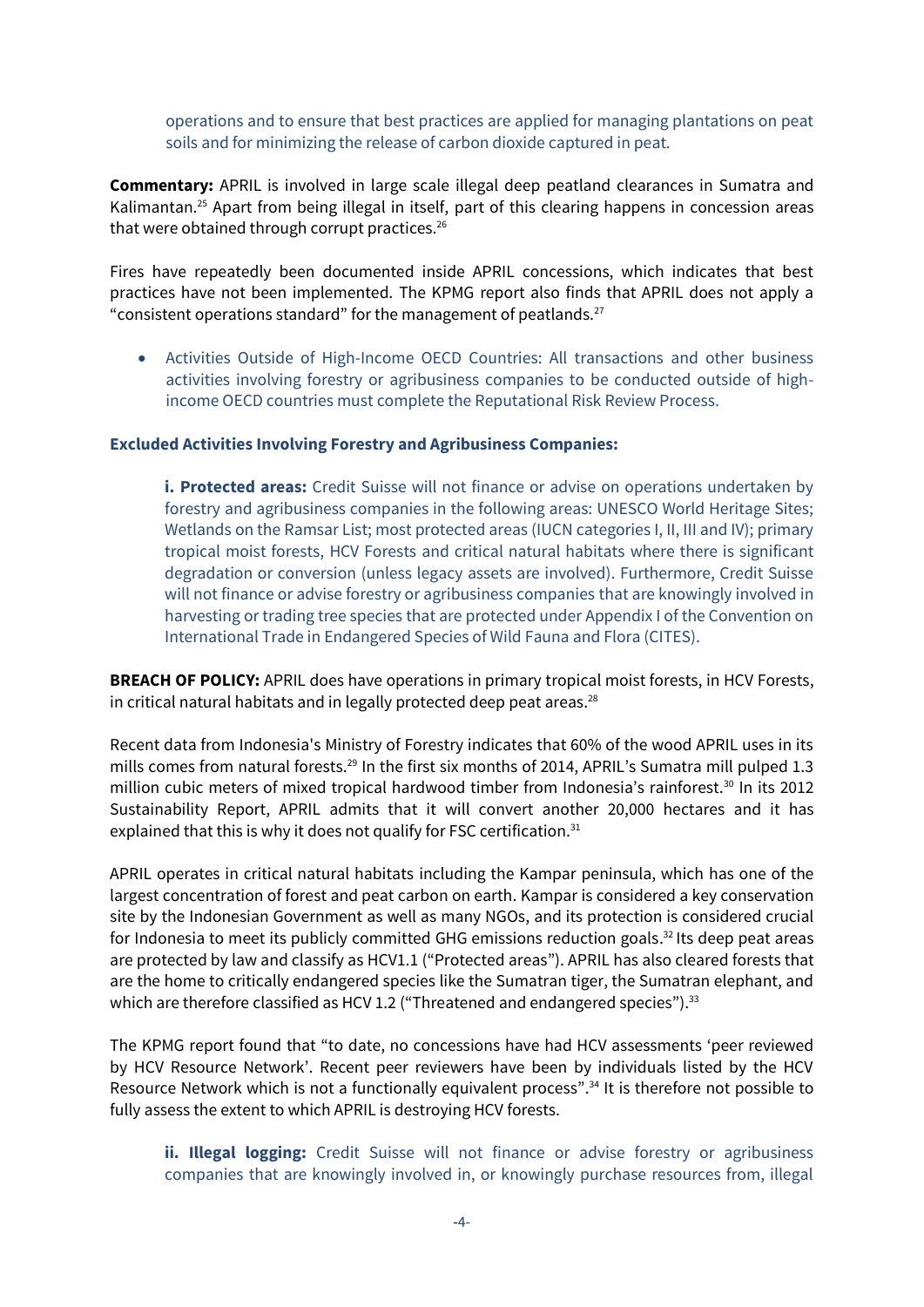logging operations or where there are credible doubts as to the legality of such logging operations.

**BREACH OF POLICY:** NGOs have reported on APRIL's involvement in the violation of the following Indonesian laws and regulations: 35

- Ministry of Forestry Decree No 173/Kpts-II/1986, on Limited Production Forest;
- Presidential Decision No. 32/1990, Art. 52 and 55, on peat areas;
- Conservation Law 5/1990, on Conservation of Living Resources and Their Ecosystems; this law also implements the CITES convention, including the protection of CITES Appendix II species, in which ramin was listed in 2004;<sup>36</sup>
- Riau Spatial Planning (RTRWP 1994), on Protection Areas;
- Forestry Law 41/1999;
- Law 80/1999, on peat areas;
- Ministry of Forestry Decree No. 10.1/kpts-II/2000 on the Guidelines for Granting Permits for Timber Utilization;
- Ministry of Forestry No. 21/Kpts-II/2001 on Criteria and Standard of Plantation Forest Timber Utilization Permit on Production Forest;
- Ministry of Forestry Decree No 127/Kpts-V/2001 regarding the moratorium on the logging and trade in ramin trees;
- Indonesian Government Regulation Number 26/2008 on National Spatial Planning, on deep peat areas;<sup>37</sup>
- Minister of Forestry Decree Number 323/Menhut-II/2011, from 17 June 2011 on moratorium areas;
- Law 71/2014 on the protection of peatland ecosystems.

**iii. Uncontrolled and/or illegal use of fire:** Credit Suisse will not finance or advise forestry or agribusiness companies that do not have an explicit policy against the uncontrolled and/or illegal use of fire in their forestry, plantation or extractive operations.

**BREACH OF POLICY:** Although APRIL refers to a no-burn *practice* on its website, its Sustainable Forest Management *Policy* has no explicit clause on the uncontrolled and/or illegal use of fire. <sup>38</sup> But APRIL does not even comply with its no-burn practices. In June 2013, a senior presidential aide said that "the majority of (fire) hotspots in Riau (province) are inside APRIL and Sinar Mas concessions". <sup>39</sup> In 2014 a governmental Task Force stated that APRIL failed the Compliance Audit on preventing forest and land fires.<sup>40</sup> It classified an APRIL supplier as 'extremely non-compliant'.<sup>41</sup> In February 2014, 245 fire hotspots were found in concessions of APRIL suppliers.<sup>42</sup> In just the first week of March 2015, Eyes on the Forest documented 19 fire hotspots in the concessions of two APRIL suppliers (PT. Rimba Rokan Lestari and PT Sumatera Riang Lestari block IV).<sup>43</sup>

**iv. Violation of local laws:** Credit Suisse will not finance or advise forestry companies against which there is credible evidence of material violations of applicable laws and regulations relating to environmental or social matters.

**BREACH OF POLICY:** APRIL knowingly pulped natural forest wood from concessions whose licenses were issued through corrupt practices, for which the governor of Riau, among others, has been sentenced to 14 years in jail.<sup>44</sup> It has also cleared large areas that are claimed by local communities, in breach of customary land rights.45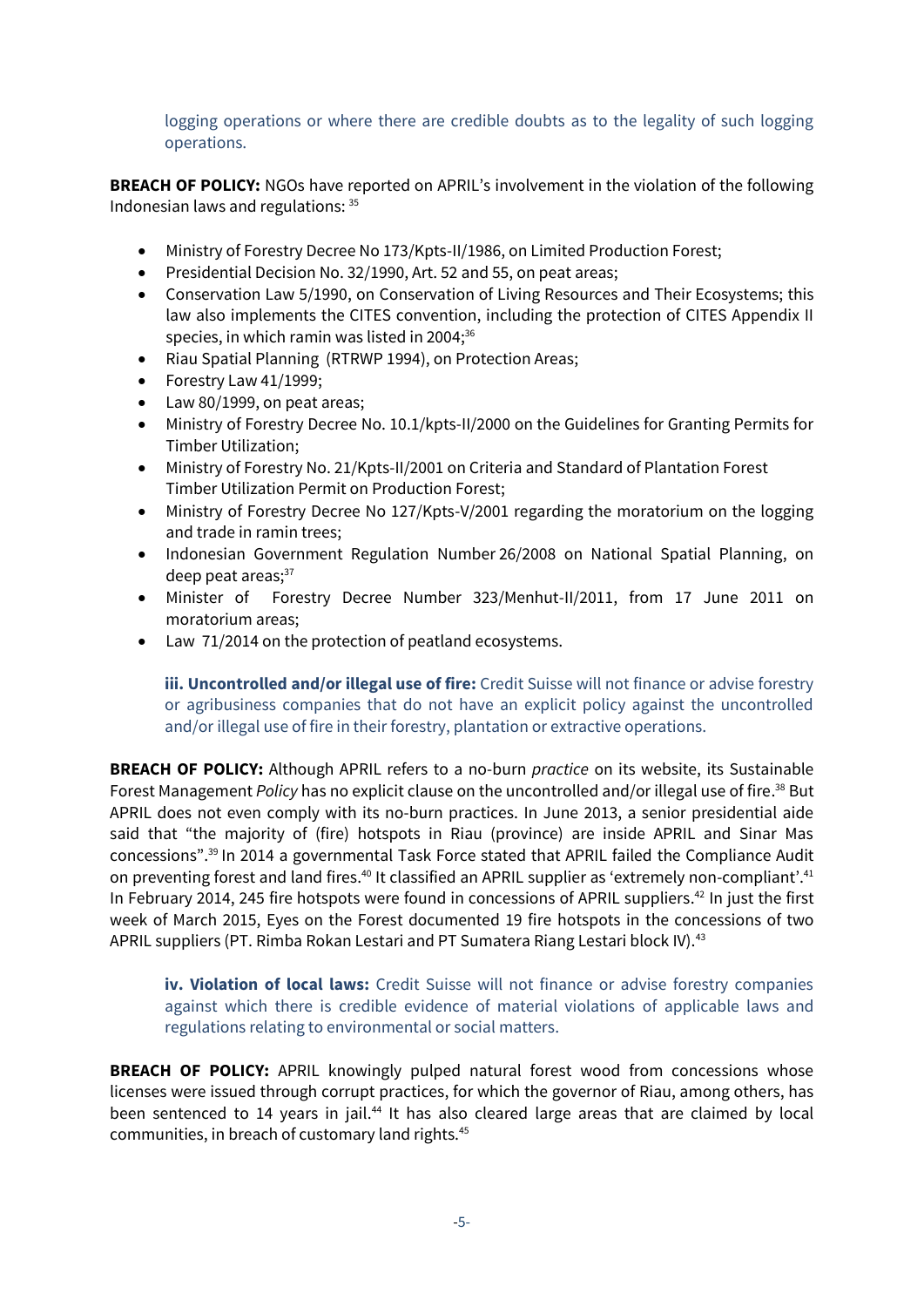**v. Major resettlements:** Credit Suisse will not finance or provide advice on operations undertaken by forestry or agribusiness companies that require resettlement of substantial numbers of people.

**BREACH OF POLICY:** A company that transforms hundreds of thousands of hectares of forest into monoculture plantations inevitably forces a substantial number of people to resettle. <sup>46</sup> On Pulau Padang alone, two villages and part of a third (Bagan Melibur, Mengkirau and part of Lukit village) were removed from APRIL subsidiary PT RAPP's concession area so the company could resume its operations.<sup>47</sup>

**vi. Human rights:** Credit Suisse will not finance or advise forestry or agribusiness companies against which there is credible evidence of involvement in human rights abuses such as, e.g., forced labour, employment of children, or the use of violence against local communities and indigenous groups.

**BREACH OF POLICY:** APRIL has repeatedly been involved in human right abuses. It has failed to respect customary land rights,<sup>48</sup> to fully implement proper FPIC procedures, and to solve old conflicts.<sup>49</sup> There are many cases in which violence was used against local communities and indigenous groups. Examples of this include conflicts in Tangun village, which in 2009 left three dead and 16 wounded; the 2012 riots in Gunung Sahilan where residents were ambushed by security personnel; and customary land rights violations on Pulau Padang.<sup>50</sup> In addition, in 2014, Eyes on the Forest documented the use of child labour in the subsidiary PT Triomas.<sup>51</sup>

## **REFERENCES**

 $\overline{a}$ <sup>1</sup> Global Capital 2013, [Eight join Asia Symbol's self](http://www.globalcapital.com/article/k39syc1vbf7x/eight-join-asia-symbols-self-arranged-1bn-loan)-arranged \$1bn loan, 20 May 2013. Note that Asia Symbol's mill depends mostly on imported woodchips, including a significant part from APRIL subsidiaries Riaupulp and Riaupaper. (RISI Info, 2012. 2012 The China Pulp Market: A comprehensive [Analysis and Outlook\)](http://www.risiinfo.com/risi-store/do/product/detail/china-pulp-study.html?source=PA1209SF).

<sup>2</sup> Eyes on the Forest, 2014. [APRIL/RGE continues deforestation,](http://www.eyesontheforest.or.id/attach/EoF%20%2820Nov14%29%20APRIL%20RGE%20continues%20deforestation%20-%20grievance%20submitted%20to%20APRIL%20SAC%20EN%20final.pdf) Eyes on the Forest, 20 November 2014; Greenpeace UK, 2014[. Six myths Indonesia's biggest forest destroyer wants you to believe,](http://www.greenpeace.org.uk/Six-myths-indonesias-biggest-forest-destroyer-wants-you-believe) Greenpeace UK, 22 July 2014

<sup>&</sup>lt;sup>3</sup> KPMG, 2014. APRIL SAC - [Specified Auditing Procedures on SFM Policy Implementation,](http://www.docdroid.net/q7nk/kpmg-audit-of-april-policy.pdf.html) 8 December 2014.

Banktrack, 2014. [Banktrack response to APRIL re 'Banking with Principles?' report](http://www.banktrack.org/manage/ems_files/download/2b79bb8/150127_banktrack_response_april_1.pdf). 27 January 2015.

<sup>&</sup>lt;sup>5</sup> Santander, 2015. Greenpeace UK action: Santander's lending policy, specifically with regards to [deforestation,](http://bit.ly/17WYzdr) 25 February 2015; Greenpeace, 2015[; ABN AMRO geeft APRIL een rode kaart,](http://www.greenpeace.nl/2015/Nieuwsberichten/Bossen/ABN-AMRO-geeft-APRIL-een-rode-kaart/) 6 March 2015; ABN AMRO, 2015[. ABN AMRO is dedicated to nature conservation,](https://www.abnamro.com/en/newsroom/newsarticles/abn-amro-is-dedicated-to-nature-conservation.html) 6 March 2015

<sup>6</sup> Credit Suisse. [Summary of Credit Suisse's Sector Policies and Guidelines](https://www.credit-suisse.com/media/cc/docs/responsibility/policy-summaries-en.pdf).

<sup>&</sup>lt;sup>7</sup> WWF, 2010. WWF position on APRIL, 5 December 2010; FSC, 2011, PT RAPP Certificate SW-CW/FM-003712, [License Code FSC-C009657](http://info.fsc.org/details.php?id=a0240000005sSmMAAU&type=certificate&return=index.php#result) was terminated on 9 September 2011; Mongabay, 2014. [Indonesian logger](http://news.mongabay.com/2014/0117-april-wbcsd.html)  [faces expulsion from business sustainability group,](http://news.mongabay.com/2014/0117-april-wbcsd.html) 17 January 2014.

<sup>8</sup> APRIL webiste. [Sustainability/Conservation.](http://www.aprilasia.com/en/sustainability/conservation)

<sup>9</sup> APRIL, 2013[. Sustainability Report 2012,](http://www.aprilasia.com/sr/) 30 August 2013, p65

<sup>&</sup>lt;sup>10</sup> Including WWF, Greenpeace, Rainforest Action Network, Walhi, Jikalahari, Eyes on the Forest, Greenomics, the Environmental Paper Network and Forest Peoples Programme.

<sup>11</sup> KPMG, 2014 (ibid). p7

<sup>&</sup>lt;sup>12</sup> APRIL, 2013[. Sustainability Report 2012,](http://www.aprilasia.com/sr/) 30 August 2013, p7

<sup>&</sup>lt;sup>13</sup> APRIL, 2014[. Sustainable Forest Management Policy,](http://www.aprilasia.com/images/sustainability/policy/sfm-policy.pdf) 28 January 2014, art I.d.

<sup>&</sup>lt;sup>14</sup> The Guardian, 2013[. The Sumatran rainforest will mostly disappear within 20 years,](http://www.theguardian.com/world/2013/may/26/sumatra-borneo-deforestation-tigers-palm-oil) 26 May 2013.

<sup>&</sup>lt;sup>15</sup> Wetlands[. Carbon emissions from peatlands.](http://www.wetlands.org/Whatarewetlands/Peatlands/Carbonemissionsfrompeatlands/tabid/2738/Default.)

<sup>16</sup> David L. A. *et. al.,*2014 [Major atmospheric emissions from peat fires in Southeast Asia during non-drought](http://www.nature.com/srep/2014/140819/srep06112/full/srep06112.html)  [years: evidence from the 2013 Sumatran fires,](http://www.nature.com/srep/2014/140819/srep06112/full/srep06112.html) Nature, 19 August 2014.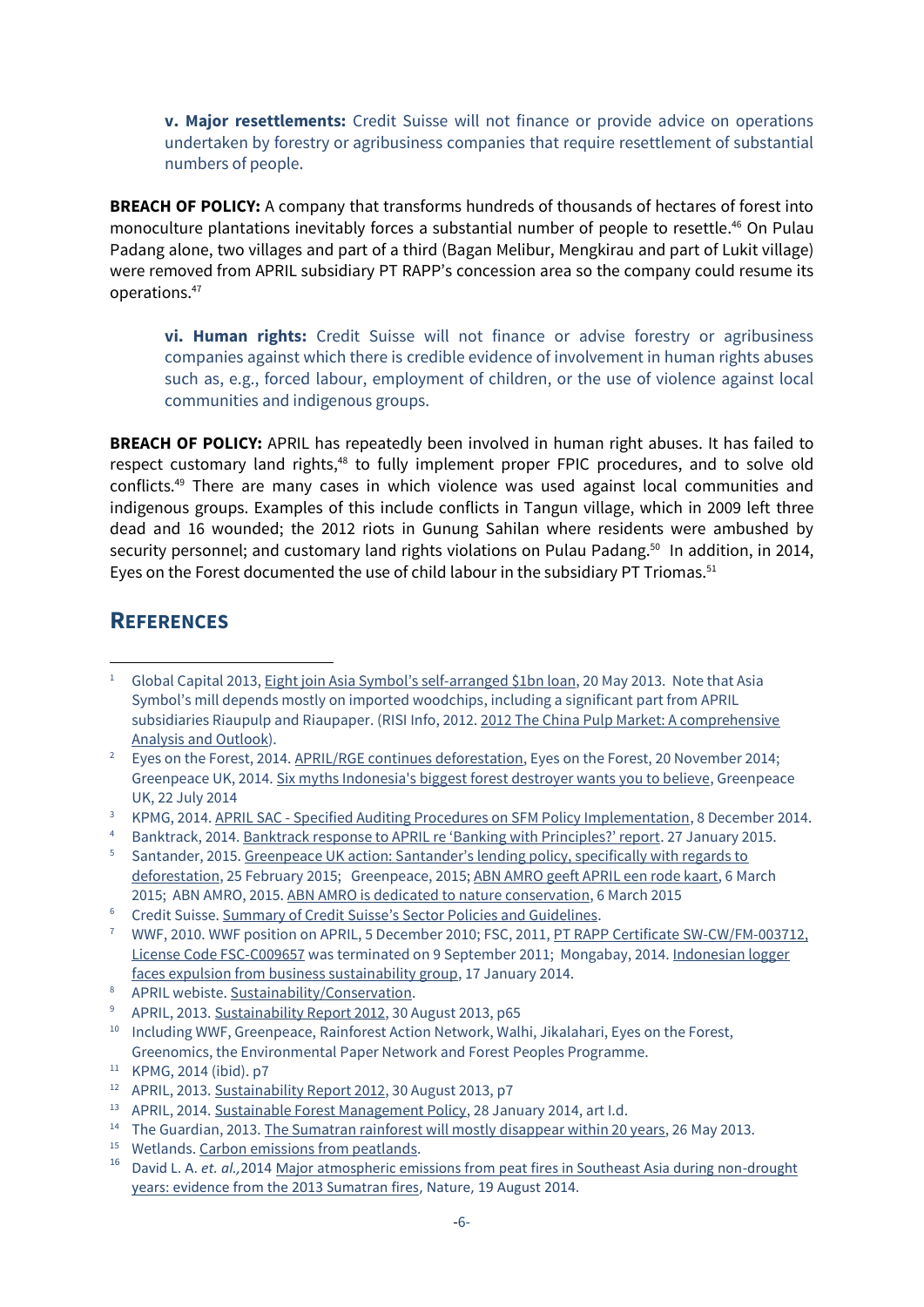- $\overline{a}$ <sup>17</sup> Eyes on the Forest, 2012. [NGOs blast APRIL for violence,](http://www.eyesontheforest.or.id/index.php?page=news&action=view&id=523) 16 March 2012.
- <sup>18</sup> KPMG, 2014 (ibid.) p27
- 19 JPIK, 2014. [SVLK in the eyes of the monitor,](http://loggingoff.info/sites/loggingoff.info/files/JPIK%282014%29%20SVLKmonitoringReport.pdf) November 2014, p55.

- <sup>21</sup> Mongabay, 2014. [Indonesian logger: cleared peat forest doesn't have high conservation value](http://news.mongabay.com/2014/0617-april-letter.html), 17 June 2014.
- <sup>22</sup> FSC, 2011. [PT RAPP Certificate SW-CW/FM-003712, License Code FSC-C009657](http://info.fsc.org/details.php?id=a0240000005sSmMAAU&type=certificate&return=index.php#result) was terminated on 9 September 2011.
- <sup>23</sup> Greenpeace, 2014. [Weaker certification](http://m.greenpeace.org/international/en/mid/campaigns/forests/solutions/alternatives-to-forest-destruc/Weaker-Certification-Schemes/) schemes, 3 March 2014.
- <sup>24</sup> See: Eyes on the Forest, 2014, [APRIL clears high conservation value forest in](http://www.eyesontheforest.or.id/attach/EoF%20%28April2014%29%20Investigative%20Report%20Triomas%20APRIL%20Finals_20140811060840.pdf) Sumatra's Kampar Peninsula, [as it breaks its own commitment,](http://www.eyesontheforest.or.id/attach/EoF%20%28April2014%29%20Investigative%20Report%20Triomas%20APRIL%20Finals_20140811060840.pdf) April 2014; Metroterkini, 2015[. Pulau Padang Memanas, Warga Usir](http://metroterkini.com/berita-12717-pulau-padang-memanas-warga-usir-eskavator-pt-rapp.html)  [Eskavator PT RAPP,](http://metroterkini.com/berita-12717-pulau-padang-memanas-warga-usir-eskavator-pt-rapp.html) 6 January 2015; Eyes on the Forest, 2012. [Asia Pacific Resources International Limited](http://www.eyesontheforest.or.id/attach/EoF%20%2820Dec12%29%20APRIL%20Riau%20Sumatras%20biggest%20forest%20pulper%202009%20to%202012.pdf)  (APRIL): Riau, Sumatra's biggest forest pulper 2009 to 2012 - [questionable legality, social conflicts and](http://www.eyesontheforest.or.id/attach/EoF%20%2820Dec12%29%20APRIL%20Riau%20Sumatras%20biggest%20forest%20pulper%202009%20to%202012.pdf)  [global warming,](http://www.eyesontheforest.or.id/attach/EoF%20%2820Dec12%29%20APRIL%20Riau%20Sumatras%20biggest%20forest%20pulper%202009%20to%202012.pdf) December 2012; Eyes on the Forest, 2014. [APRIL/RGE continues deforestation,](http://www.eyesontheforest.or.id/attach/EoF%20%2820Nov14%29%20APRIL%20RGE%20continues%20deforestation%20-%20grievance%20submitted%20to%20APRIL%20SAC%20EN%20final.pdf) Eyes on the Forest, 20 November 2014.
- <sup>25</sup> See: Greenpeace, 201[3 APRIL trashing rainforests for pulp;](http://www.greenpeace.org/international/Global/international/briefings/forests/2013/APRIL-Sumatra-Deforestation.pdf) Greenpeace, 2015 Update for Customers of [RGE Group / APRIL,](http://www.banktrack.org/manage/ems_files/download/150113_gp_update_for_customers_of_rge_group_final_pdf/150113_gp_update_for_customers_of_rge_group_final.pdf) 13 January 2015; GAPETA Borneo, RPHK, WWF Indonesia, 2014 [Natural Forest](file:///C:/Users/BT%20PC/Desktop/awsassets.wwf.or.id/downloads/report_april_hcvf_clearance_continues__english__1.pdf)  [Clearance Continues on Deep Peat in APRIL Supplier Concession,](file:///C:/Users/BT%20PC/Desktop/awsassets.wwf.or.id/downloads/report_april_hcvf_clearance_continues__english__1.pdf) 20 May 2014; Greenomics, 201[2 APRIL](http://www.greenomics.org/docs/Report_201201_APRIL_PulauPadang.pdf)  [must refrain from pulping peatland forest on a small Indonesian island,](http://www.greenomics.org/docs/Report_201201_APRIL_PulauPadang.pdf) 4 January 2012; and Eyes on the Forest, 2014 [SVLK Flawed: An Independent Evaluation of Indonesia's Timber Legality Certification](http://www.eyesontheforest.or.id/attach/Anti%20Forest%20Mafia%20Coalition%20%2818Mar14%29%20SVLK%20Flawed%20FINAL.pdf)  [System,](http://www.eyesontheforest.or.id/attach/Anti%20Forest%20Mafia%20Coalition%20%2818Mar14%29%20SVLK%20Flawed%20FINAL.pdf) 18 March 2014, p14.
- <sup>26</sup> Mongabay, 2014[. Indonesian politician gets 14 years in jail for illegal permits, forest corruption,](http://news.mongabay.com/2014/0313-dparker-zainal-corruption-riau.html) 13 March 2014.
- <sup>27</sup> KPMG 2014 (ibid.) p23. Also see Metroterkini, 2015. Pulau Padang Memanas, Warga Usir Eskavator PT [RAPP,](http://metroterkini.com/berita-12717-pulau-padang-memanas-warga-usir-eskavator-pt-rapp.html) 6 January 2015.
- 28 See: (a) Eyes on the Forest, 2012 Asia Pacific Resources International Limited (APRIL): Riau, Sumatra's biggest forest pulper 2009 to 2012 - [questionable legality, social conflicts and global warming,](http://www.eyesontheforest.or.id/attach/EoF%20%2820Dec12%29%20APRIL%20Riau%20Sumatras%20biggest%20forest%20pulper%202009%20to%202012.pdf) December 2012; (b) Eyes on the Forest, 2014, [APRIL clears high conservation value forest in Sumatra's Kampar](http://www.eyesontheforest.or.id/attach/EoF%20%28April2014%29%20Investigative%20Report%20Triomas%20APRIL%20Finals_20140811060840.pdf)  [Peninsula, as it breaks its own commitment,](http://www.eyesontheforest.or.id/attach/EoF%20%28April2014%29%20Investigative%20Report%20Triomas%20APRIL%20Finals_20140811060840.pdf) April 2014; (c) Eyes on the Forest, 2014. [APRIL/RGE continues](http://www.eyesontheforest.or.id/attach/EoF%20%2820Nov14%29%20APRIL%20RGE%20continues%20deforestation%20-%20grievance%20submitted%20to%20APRIL%20SAC%20EN%20final.pdf)  [deforestation,](http://www.eyesontheforest.or.id/attach/EoF%20%2820Nov14%29%20APRIL%20RGE%20continues%20deforestation%20-%20grievance%20submitted%20to%20APRIL%20SAC%20EN%20final.pdf) Eyes on the Forest, 20 November 2014; (d) GAPETA Borneo, RPHK, WWF Indonesia, 2014 [Natural Forest Clearance Continues on Deep Peat in APRIL Supplier Concession,](file:///C:/Users/BT%20PC/Desktop/awsassets.wwf.or.id/downloads/report_april_hcvf_clearance_continues__english__1.pdf) 20 May 2014; (e) Greenomics, 2012, [APRIL must refrain from pulping peatland forest on a small Indonesian island,](http://www.greenomics.org/docs/Report_201201_APRIL_PulauPadang.pdf) 4 January 2012; (f) JPIK, 2014. [SVLK in the eyes of the monitor,](http://loggingoff.info/sites/loggingoff.info/files/JPIK%282014%29%20SVLKmonitoringReport.pdf) November 2014, p55; (g) WWF, Greenpeace and RAN, 2013. [Complaint Letter on APRIL to the FSC,](http://www.banktrack.org/manage/ems_files/download/april_complaint_fsc_20130513_final_pdf/) 13 May 2013, p6; (h) WWF, 2014. APRIL violates its new [sustainability policy in North Kalimantan,](http://www.wwf.or.id/en/?33442/Tidak-Seperti-Komitmen-Lestarinya-APRIL-Masih-Tebangi-Hutan-Gambut-) 20 May 2014.
- <sup>29</sup> Mongabay, 2014[. Indonesian logger faces expulsion from business sustainability group,](http://news.mongabay.com/2014/0117-april-wbcsd.html#ixzz3SCbBHlpo) 17 January 2014.
- <sup>30</sup> KPMG, 2014 (ibid.) p8
- <sup>31</sup> APRIL, 2013[. Sustainability Report 2012,](http://www.aprilasia.com/sr/) 30 August 2013
- <sup>32</sup> See: Jikalahari, Greenpeace, 2010. [Open letter to APRIL,](http://www.eyesontheforest.or.id/?page=news&action=view&id=279) 6 May 2010; WWF Indonesia, 2010. Sumatra's [Forests, their Wildlife and the Climate. Windows in Time: 1985, 1990, 2000 and 2009,](file:///C:/Users/BT%20PC/Desktop/Indonesia%20(2010)%20Sumatra’s%20Forests,%20their%20Wildlife%20and%20the%20Climate.%20Windows%20in%20Time:%201985,%201990,%202000%20and%202009) December 2010; Laumonier, Y., Uryu, Y., Stüwe, M., Budiman, A., Setiabudi, B. & O. Hadian (2010) Eco - [floristic sectors and](http://www.springerlink.com/content/c77376k574051178/fulltext.pdf)  [deforestation threats in Sumatra: identifying new conservation area network priorities for ecosystem](http://www.springerlink.com/content/c77376k574051178/fulltext.pdf)  [based land use planning.](http://www.springerlink.com/content/c77376k574051178/fulltext.pdf) Biodiversity and Conservation 19 (4): 1153 -1174; WWF, Greenpeace and RAN, 2013. [Complaint Letter on APRIL to the FSC,](http://www.banktrack.org/manage/ems_files/download/april_complaint_fsc_20130513_final_pdf/) 13 May 2013, p9.
- <sup>33</sup> WWF, Greenpeace and RAN, 2013. [Complaint Letter on APRIL to the FSC,](http://www.banktrack.org/manage/ems_files/download/april_complaint_fsc_20130513_final_pdf/) 13 May 2013, p9.
- <sup>34</sup> KPMG (ibid.), p7
- <sup>35</sup> See: (a) Jikalahari, Greenpeace, 2010. [Open letter to APRIL,](http://www.eyesontheforest.or.id/?page=news&action=view&id=279) 6 May 2010; (b) Eyes on the Forest, 2012. [APRIL supplier PT SRL still fells Ramin in Rupat Island,](http://www.eyesontheforest.or.id/index.php?page=news&action=view&id=532) 5 April 2012; (c) Eyes on the Forest, 2012. Asia [Pacific Resources International Limited \(APRIL\): Riau, Sumatra's biggest forest pulper 2009 to 2012](http://www.eyesontheforest.or.id/attach/EoF%20%2820Dec12%29%20APRIL%20Riau%20Sumatras%20biggest%20forest%20pulper%202009%20to%202012.pdf)  [questionable legality, social conflicts and global warming,](http://www.eyesontheforest.or.id/attach/EoF%20%2820Dec12%29%20APRIL%20Riau%20Sumatras%20biggest%20forest%20pulper%202009%20to%202012.pdf) December 2012; (d) WWF, Greenpeace and RAN, 2013[. Complaint Letter on APRIL to the FSC,](http://www.banktrack.org/manage/ems_files/download/april_complaint_fsc_20130513_final_pdf/) 13 May 2013; (e) Eyes on the Forest, 2014, [APRIL clears](http://www.eyesontheforest.or.id/attach/EoF%20%28April2014%29%20Investigative%20Report%20Triomas%20APRIL%20Finals_20140811060840.pdf)  [high conservation value forest in Sumatra's Kampar](http://www.eyesontheforest.or.id/attach/EoF%20%28April2014%29%20Investigative%20Report%20Triomas%20APRIL%20Finals_20140811060840.pdf) Peninsula, as it breaks its own commitment, April 2014; (f) JPIK, 2014[. SVLK in the eyes of the monitor,](http://loggingoff.info/sites/loggingoff.info/files/JPIK%282014%29%20SVLKmonitoringReport.pdf) November 2014, p55; (g) Eyes on the Forest, 2014. [APRIL/RGE continues deforestation,](http://www.eyesontheforest.or.id/attach/EoF%20%2820Nov14%29%20APRIL%20RGE%20continues%20deforestation%20-%20grievance%20submitted%20to%20APRIL%20SAC%20EN%20final.pdf) Eyes on the Forest, 20 November 2014.

<sup>20</sup> KPMG 2014 (ibid) p27